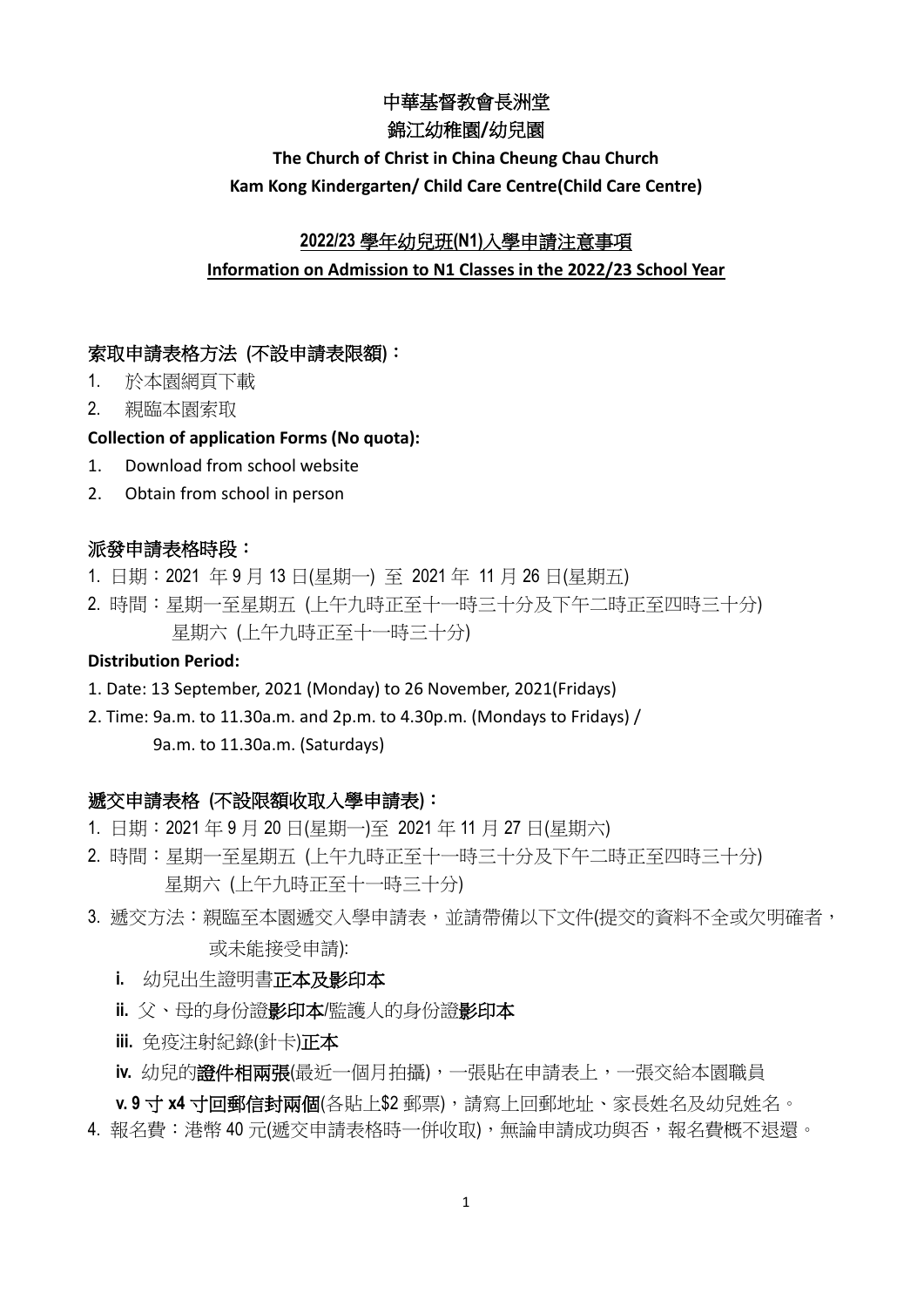## **Submission of Application Forms (No set quota for the kindergarten):**

- 1. Date: 20 September, 2021 (Monday) to 27 November, 2021 (Saturday)
- 2. Time: 9a.m. to 11.30a.m. and 2p.m. to 4.30p.m. (Mondays to Fridays) / 9a.m. to 11.30a.m. (Saturdays)
- 3. Submission method: Submit the application form in person, together with the documents required (Applications with incomplete or unclear information will not be considered), including:
	- i. **the original and copy of** birth certificate of the child
	- ii. **the copies of** Hong Kong Identity Cards of the parents (Father and Mother) and the guardians
	- iii**.the original of** immunization record of the child
	- iv. **two passport photos** of the child (taken recently within a month), one is stuck on the application form; another one is submitted to our staff
	- v. **two self-addressed stamped envelopes (9" X 4")** (Please stick one \$2 stamp for each envelope, and write the return address, the names of the parents and the child.)
- 4. Application fee: HK\$40 (to be collected together with the application form).

The application fee is non-returnable whether the application is successful or not.

# 收生準則:

- 1. 面試表現
- 2. 申請人的兄弟姊妹現正在本園就讀獲優先考慮(請留意由於學位所限,並非所有符合優先考 慮的申請人均會獲取錄。)
- 3. 如申請全日班,有家庭需要的申請人可獲優先考慮 (請留意由於學位所限,並非所有符合 優先考慮的申請人均會獲取錄。)

## **Admission Criteria**

- 1. Interview performance
- 2. The applicant with sibling(s) currently studying in the kindergarten will be given due priority consideration

(As the number of school places is limited, please understand that not all applicants fulfilling the priority consideration will be guaranteed a school place.)

3. The applicant from families in need will be given due priority when applying for whole day / long whole day classes

(As the number of school places is limited, please understand that not all applicants of priority will be guaranteed a school place.)

## 面見安排:

- 1. 本園會安排面見所有申請入讀幼小班的幼兒
- 2. 面見於 2021 年 12 月 4 日進行,本園會另函通知家長
- 3. 以小組及個别形式面見(因疫情關係小組面見形式或會取消)
- 4. 家長須陪同幼兒參與面見
- 5. 如需要傳譯/翻譯服務,請致電 2981 2223 與本園聯絡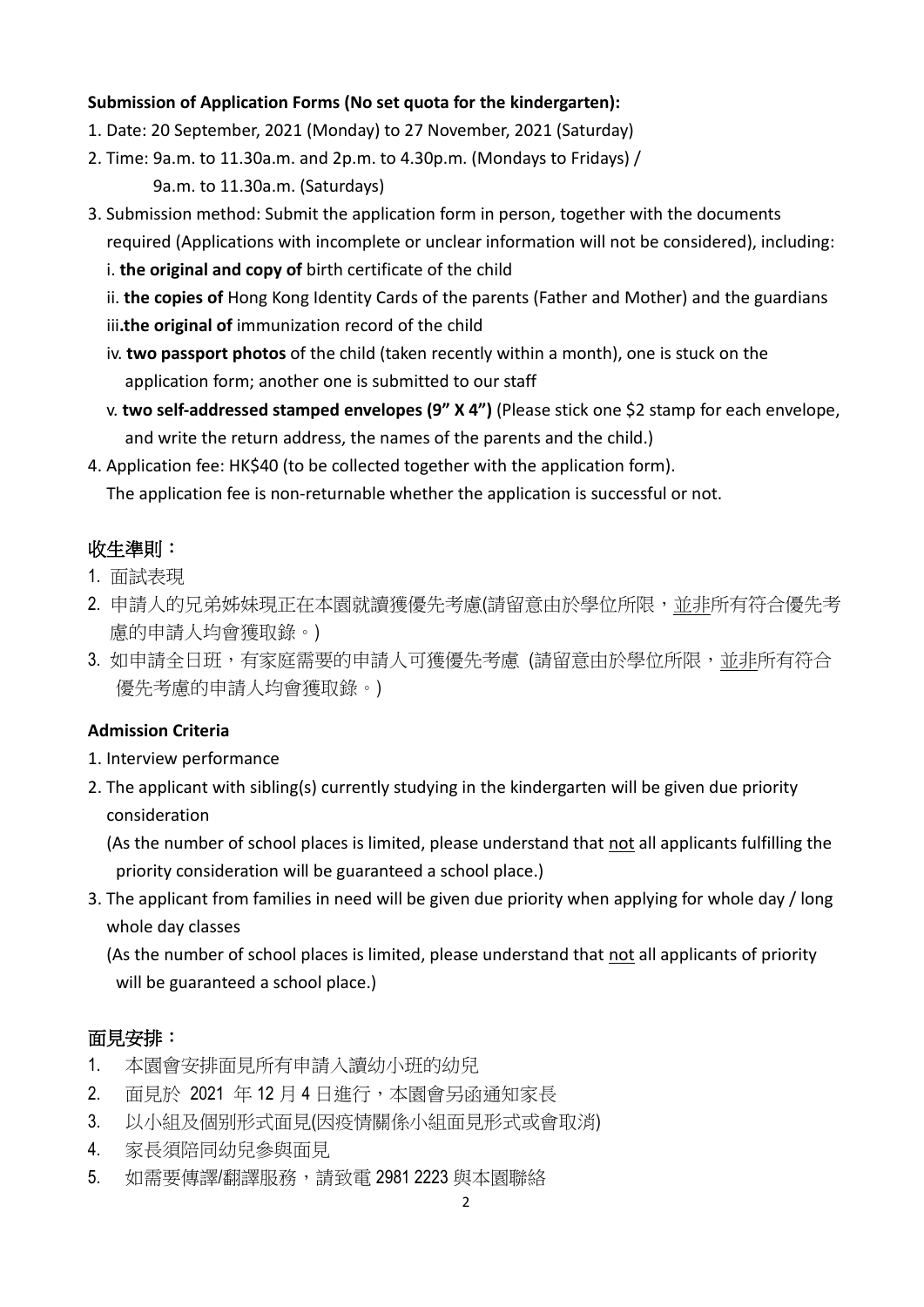#### **Interview Arrangements**

- 1. The Child Care Centre will arrange interview for all applicants
- 2. Interviews will be conducted on 4 December, 2021
- 3. Group and/or individual interviews will be arranged (Group interviews will be cancelled due to the COVID 19 epidemic)
- 4. Parents should accompany their child for the interview
- 5. Please contact us at 29812223 if interpretation / translation service is required

## 取錄結果公布:

本園將於 2021 年 12 月 17 日前以郵遞方式通知家長幼小班取錄結果。

#### **Announcement of Admission Results**

We will inform parents of the N1 admission results before 17 December, 2021 by post.

# 註册安排:

- 1. 正選生:家長須於 2022 年 1 月 13 日至 15 日內的指定時間到本園辦理註册手續。
- 2. 備取生:如有學位空缺,將以電話直接通知家長,請家長於指定日期到本園辦理註冊手 續。
- 3. 2022/23 學年的註冊費為港幣 900 元(半日班);港幣 1,500 元(全日班)。如有關兒童入讀本 校,本校會於若 9 月退回註冊費,但若家長於註冊後決定為子女轉校,請以書面通知本幼 稚園。本園會退回相關註冊證,但註冊費將不獲退還。在取回註冊證後,本園亦不會再為 該兒童保留學位。

## **Registration Arrangements**

- 1. Successful applicants: Parents should complete the registration procedures for their child from 13 to 15 January, 2022.
- 2. Applicants on the waiting list: If there are still availabilities after the 1<sup>st</sup> round of registration, our staff will contact parents individually by phone. Parents should complete the registration procedures for their child according to the specified date set by the Child Care Centre.
- 3. The registration fee for 2022/23 school year: HK\$900 for half-day students and HK\$1,500 for whole-day students. If the child studies in our school, we will refund the registration fee in September. Should parents decide to change school after registration, please notify the Child Care Centre in writing. The registration fee not be refunded. The Child Care Centre will no longer keep the school place for the child.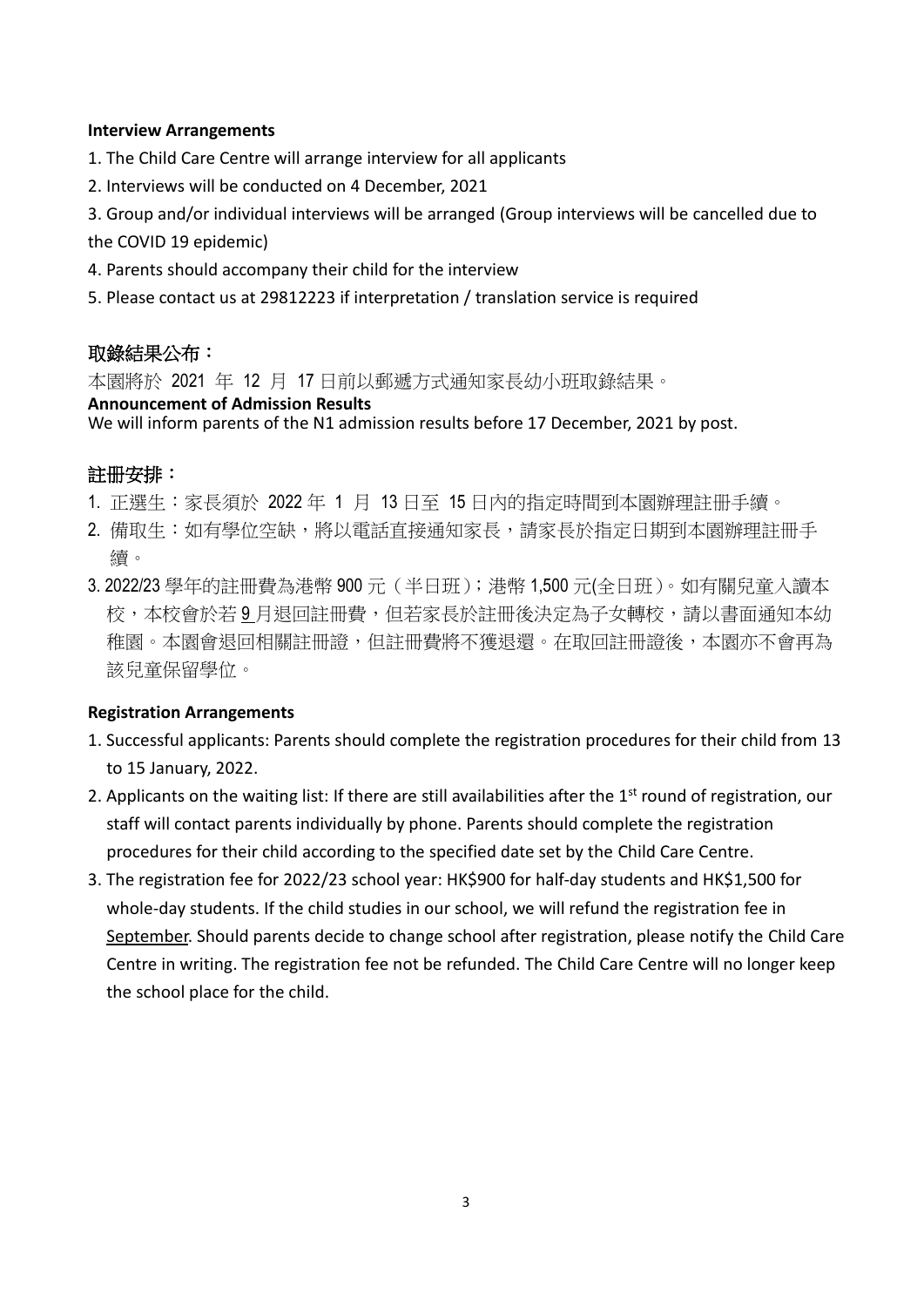# **2022/23** 學年幼兒班**(N1** 插班生入學申請注意事項

## **Information on Transfer Application to N1 Classes in the 2022/23 School Year**

# 索取申請表格方法 **(**不設申請表限額**)**:

- 1. 於本園網頁下載
- 2. 親臨本園索取

## **Collection of application Forms (No quota):**

- 1. Download from school website
- 2. Obtain from school in person

## 派發以遞交申請表格時段:

- 1. 時間:星期一至星期五 (上午九時正至十一時三十分及下午二時正至四時三十分) 星期六 (上午九時正至十一時三十分)
- 2. 搋交方法: 親臨至本園遞交入學申請表,並請帶備以下文件(提交的資料不全或欠明確者, 或未能接受申請):
	- **i.** 幼兒出生證明書正本及影印本
	- **ii.** 父、母的身份證影印本/監護人的身份證影印本
	- **iii.** 免疫注射紀錄(針卡)正本
	- **iv.** 幼兒的證件相兩張(最近一個月拍攝),一張貼在申請表上,一張交給本園職員
	- **v. 9** 寸 **x4** 寸回郵信封兩個(各貼上\$2 郵票),請寫上回郵地址、家長姓名及幼兒姓名。
- 3. 報名費:港幣 40 元(遞交申請表格時一併收取),無論申請成功與否,報名費概不退還。

# **Distribution and Submission of Application Forms Period:**

1. Time: 9a.m. to 11.30a.m. and 2p.m. to 4.30p.m. (Mondays to Fridays) /

9a.m. to 11.30a.m. (Saturdays)

- 2. Submission method: Submit the application form in person, together with the documents required (Applications with incomplete or unclear information will not be considered), including:
	- i. **the original and copy of** birth certificate of the child
	- ii. **the copies of** Hong Kong Identity Cards of the parents(father and mother) and the guardians
	- iii**.the original of** immunization record of the child
	- iv. **two passport photos** of the child (taken recently within a month), one is stuck on the application form; another one is submitted to our staff
	- v. **two self-addressed stamped envelopes (9" X 4")** (Please stick one \$2 stamp for each envelope, and write the return address, the names of the parents and the child.)
- 3. Application fee: HK\$40 (to be collected together with the application form). The application fee is non-refundable whether the application is successful or not.

收生準則: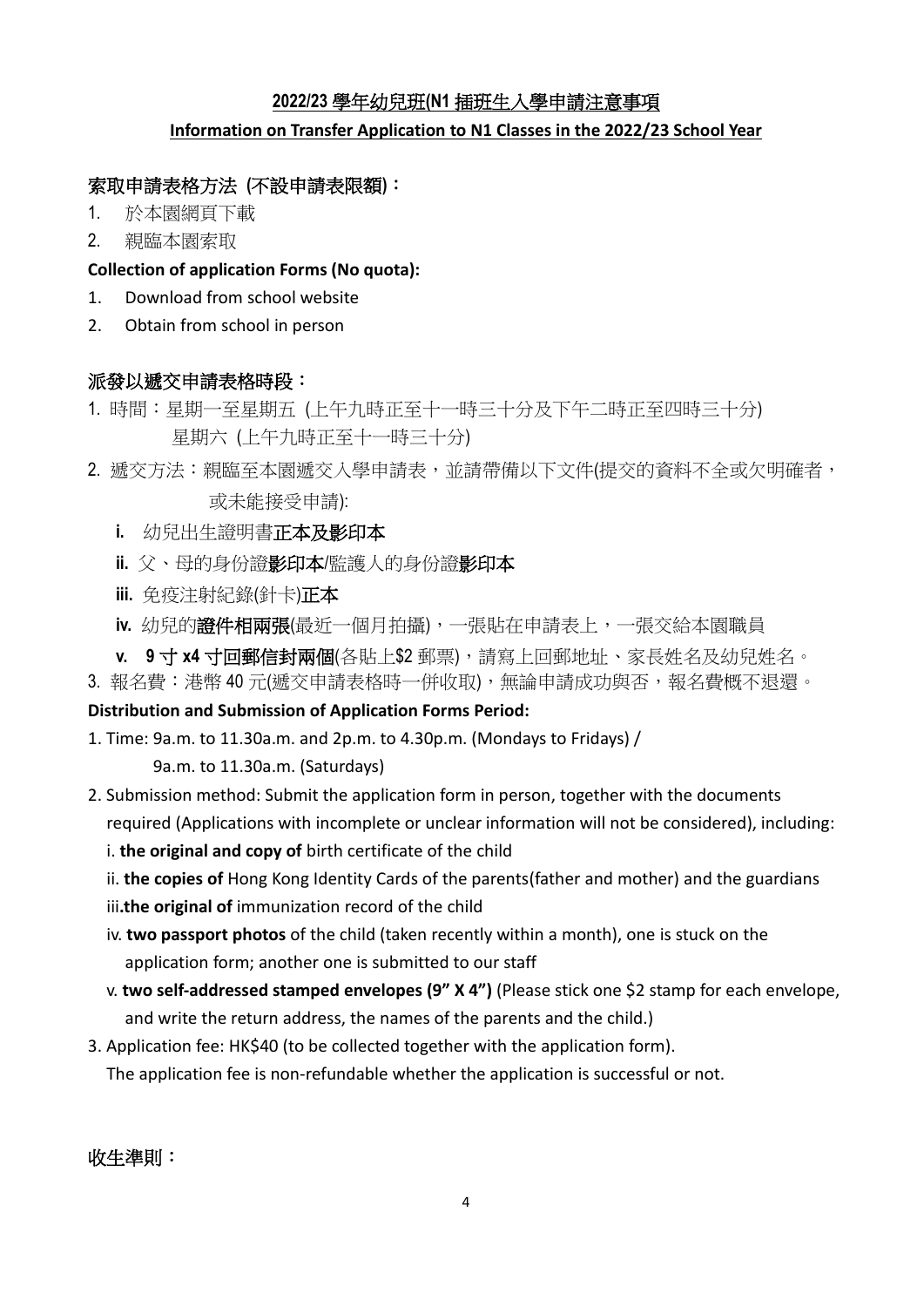- 1. 面試表現
- 2. 申請人的兄弟姊妹現正在本園就讀獲優先考慮(請留意由於學位所限,並非所有符合優先考 慮的申請人均會獲取錄。)
- 3. 如申請全日班,有家庭需要的申請人可獲優先考慮 (請留意由於學位所限,並非所有符合 優先考慮的申請人均會獲取錄。)

## **Admission Criteria**

- 1. Interview performance
- 2. The applicant with sibling(s) currently studying in the kindergarten will be given due priority consideration

(As the number of school places is limited, please understand that not all applicants fulfilling the priority consideration will be guaranteed a school place.)

3. The applicant from families in need will be given due priority when applying for whole day / long whole day classes

(As the number of school places is limited, please understand that not all applicants of priority will be guaranteed a school place.)

# 面見安排:

- 1. 本園會安排面見所有申請入讀幼兒小的兒童
- 2. 本園會另函通知家長面見的詳細資料
- 3. 以個别形式面見
- 4. 家長須陪同兒童參與面見
- 5. 如需要傳譯/翻譯服務,請致電 2981 2223 與本園聯絡

## **Interview Arrangements**

- 1. The kindergarten will arrange interview for all applicants
- 2. Interview details will be sent to the parents by post
- 3. Individual interviews will be arranged
- 4. Parents should accompany their child for the interview
- 5. Please contact us at 29812223 if interpretation / translation service if required

# 取錄結果公布:

本園以郵遞方式通知家長幼小班取錄結果。

#### **Announcement of Admission Results**

We will inform parents of the N1 admission results by post.

# 註册安排:

- 1. 獲取錄學生:本園會發出通知,請家長於指定日期到本園辦理註冊手續。
- 2. 2022/23 學年的註冊費為港幣 900 元(半日班);港幣 1,500 元(全日班)。如有關兒童入讀本 校,本校會於若 9 月退回註冊費,但若家長於註冊後決定為子女轉校,請以書面通知本幼 稚園。本園會退回相關註冊證,但註冊費將不獲退還。在取回註冊證後,本園亦不會再為